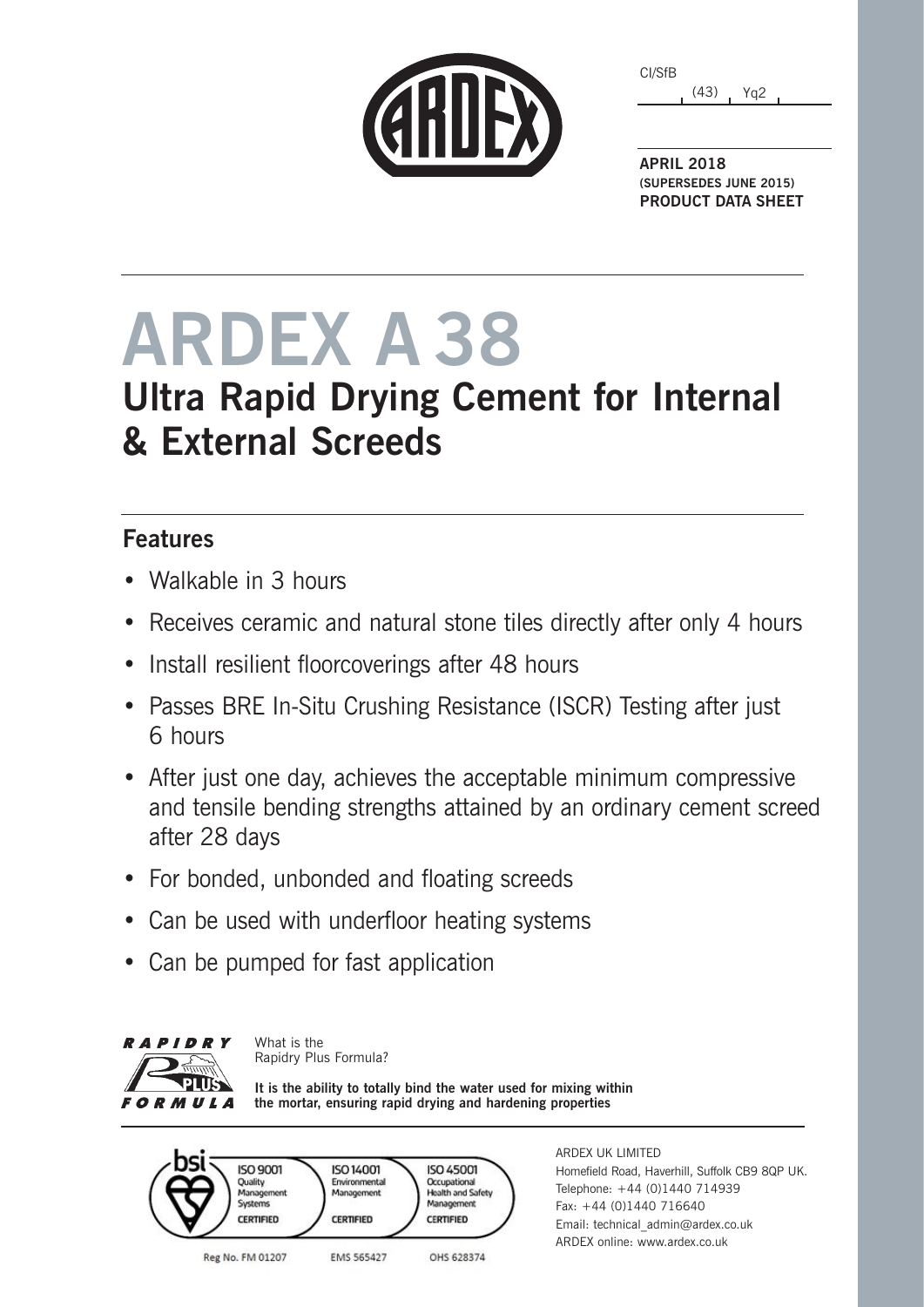## **ARDEX A 38**

### **Ultra Rapid Drying Cement for Internal & External Screeds**

#### **DESCRIPTION**

ARDEX A 38 has been specially formulated to produce ultra-rapid drying floor screeds for internal and external locations. With 'RAPIDRY PLUS FORMULA' Technology, an ARDEX A 38 screed can be walked on just 3 hours after application and ceramic and natural stone tiles can be installed after just 4 hours irrespective of thickness, making it ideal for fast track tiling projects. Resilient floorcoverings such as carpet, vinyl and wood can be installed after 48 hours irrespective of thickness.

ARDEX A 38 achieves rapid strengthening and will pass a BRE Screed (ISCR) Test after just 6 hours. After a day, it will also exceed the acceptable minimum compressive and tensile bending strengths attained by ordinary cement screeds after 28 days.

#### **USE**

ARDEX A 38 is used to produce bonded, unbonded and floating screeds for internal and external locations, including wet areas such as swimming pools. It can also be used for large repairs to existing cement/sand screeds. It is ideal for situations where early foot traffic and rapid hardening is required.

#### **THICKNESS**

ARDEX A 38 should be applied to the following thicknesses as recommended by BS 8204: Part 1 or BS 5385: Part 3:

Bonded screeds: 15mm - 40mm.

Unbonded screeds: 50mm+.

Floating screeds: 75mm+ or 65mm+ in lightly loaded/domestic locations.

When used for screed repair, ARDEX A 38 can be applied to the full thickness of the existing cement/sand screed.

#### **SUBSTRATE PREPARATION** *Bonded Screed*

ARDEX A 38 can be laid as a bonded screed by firstly applying an ARDEX A 38 grouting slurry to a suitably prepared concrete base. The ARDEX A 38 screed must then be placed and compacted on the base 'fresh in fresh' whilst the grouting slurry is still wet and workable.

To prepare the grouting slurry for dry concrete in internal locations, dilute ARDEX P 51 Primer & Bonding Agent with an equal volume of water. Then add ARDEX A 38 powder mixed with an equal volume of screeding sand with the diluted ARDEX P 51 to produce a grouting slurry of a creamy consistency.

For external locations, wet areas and damp concrete, prepare the grouting slurry as above using ARDEX E100 Additive for Bonding/Slurry Grouts diluted with an equal volume of water.

**NOTE:** The concrete surface must be prepared using suitable mechanised equipment to expose the coarse aggregate and be free from all barriers to adhesion.

#### *Unbonded Screed*

For unbonded screeds, it is good practice to ensure the concrete slab surface is reasonably true and flat prior to applying a proprietary damp proof/slip membrane. For uneven areas which require levelling or filling, consult the ARDEX A 46 datasheet for localised areas and the ARDITEX NA datasheet for larger areas.

#### *Floating Screed*

For floating screeds, place a suitable separating or damp proof membrane over the insulation before applying the screed mortar.

**NOTE:** ARDEX A 38 is suitable for direct application to concrete bases which are insufficiently dry (above 75% RH), direct to ground or ground supported without an effective damp proof membrane, as well as areas which are subject to rising damp. It is however recommended for projects installing resilient floor finishes such as carpet, vinyl, rubber & wood that the use of a damp proof membrane is incorporated as follows to protect the finish from moisture in the underlying substrate. For unbonded and floating screeds, install a proprietary damp proof/ slip membrane as recommended by BS 8204 1:2003+A1:2009 and BS 5385-3:2014 before laying the screed; for bonded screeds, it is recommended screeding is followed by an application of ARDEX DPM 1 C/ ARDEX DPM 1 C R after 3 hours. Should the concrete base be affected by residual construction moisture and is below 95%RH, ARDEX MVS 95 can be substituted for the ARDEX DPM and can be applied after 4 hours.

#### **MIX PROPORTIONS**

#### *Sand*

Mix maximum 1 part by weight of ARDEX A 38 cement to 5 parts screeding sand.

The screeding sand used should be good quality 0-8mm sand and, recommended by BS 8204-1:2003, classified to BS EN 13139 standards. Alternatively, a fine 0-8mm aggregate with fines category 1 with range MP should be used. Experience has shown that sand complying with the following grading table provides a workable screeding mortar with good compactability.

| Sieve size (BS 410) | Proportion by dry mass<br>passing nominal mesh size |
|---------------------|-----------------------------------------------------|
| 10.00mm             | 100%                                                |
| 5.00mm              | $90\% - 100\%$                                      |
| 2.36mm              | $65\% - 97\%$                                       |
| 1.18mm              | $40\% - 90\%$                                       |
| $600 \mu m$         | $24\% - 75\%$                                       |
| $300 \mu m$         | $8\% - 40\%$                                        |
| $150 \mu m$         | $0\% - 10\%$                                        |
| $75 \mu m$          | $0\% - 3\%$                                         |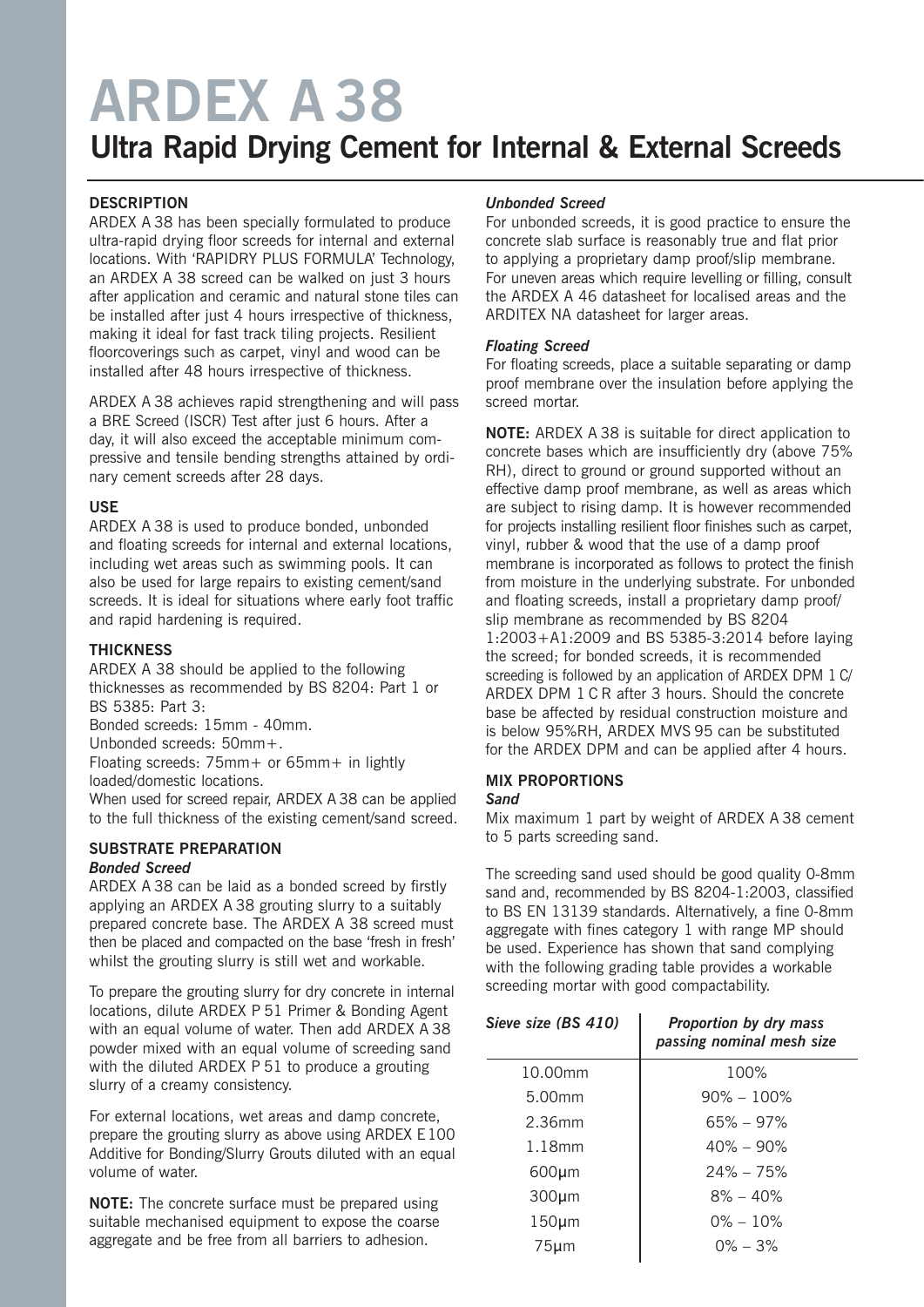## **ARDEX A 38 Ultra Rapid Drying Cement for Internal & External Screeds**

Where the available screeding sand is good quality but does not have the required coarse fraction, a nominal 6mm aggregate can be mixed with the screeding sand. The ratio of screeding sand to 6mm aggregate will depend upon the actual gradings involved and the workability of the mix, however should remain within the product's normal mix ratio of 1 part by weight ARDEX A 38 cement to 5 parts sand/aggregate e.g. 1 x 25kg bag of ARDEX A 38 to 3 x 25kg bags of screeding sand and 2 x 25kg bags of nominal 6mm aggregate.

Where the screed thickness is going to be consistently greater than 50mm, a fine concrete mix can be produced for easier compaction by partially replacing some of the screeding sand with 8mm or 10mm single-sized aggregate. To achieve good workability as well as the required soundness category, the optimum mix proportions for this application should still be determined within the product's normal mix proportions and up to a maximum of 2 parts 8mm or 10mm single-sized aggregate added to 3 parts screeding sand and 1 part ARDEX A 38 cement.

**NOTE:** Any screeding sands or aggregates used should not contain lime or any other materials that could be detrimental to the workability of the screed mortar or the performance of the set and hardened screed. Do not add any other cement or lime materials to ARDEX A 38 mixes.

#### *Water*

Add sufficient water to obtain a workable mix. With an evenly graded, fairly dry sand, the water requirement will normally be 10-11 litres per 25kg bag of ARDEX A 38. To achieve rapid drying and rapid strength development etc. as stated, not more than 11 litres should be added per 25kg bag, including the water contained within the sand/aggregate.

#### **MIXING**

Mix to a normal screed mortar consistency. When a sample of the mortar is squeezed in the hand, the sample should retain its shape and not crumble, and the hand should be left slightly moist.

When a sample is compacted on the base, no film of water should form on the surface.

Mixing should be performed using a pan, trough or other forced action type. Normal 'free-fall' mixers are not suitable for mixing semi-dry screed mortars. Use clean equipment and do not use other cements, lime or screed additives etc., in the mix.

#### **APPLICATION**

The working time of the mixed mortar is approximately 1 hour at 20°C, therefore mixing, placing, compaction and trowelling off must proceed without delay. The amount of mortar mixed and the area to be screeded should be limited so that trowelling off and finishing can be completed within this time.

Where a new bay is laid against a set and hardened screed, it is recommended that day work joints are vertical and treated with the grouting slurry as described under SUBSTRATE PREPARATION.

Apply ARDEX A 38 at temperatures above 5°C.

#### *Application over underfloor heating systems:*

When an ARDEX A 38 screed has been laid on a hot water floor system, 3 days should be allowed to elapse before heating the water up to a temperature of 25°C; this should then be maintained for a further 3 days. The maximum floor temperature should then be used and maintained for a further 4 days. Throughout this time, draughts across the screed must be avoided. The floor should then be allowed to cool down to room temperature (above 15°C) before laying floorcoverings.

**NOTE:** ARDEX A 38 screeds can be thermally loaded up to 65°C (water temperature).

#### **DRYING TIME**

ARDEX A 38 can be walked on just 3 hours after application and ceramic and natural stone tiles installed after just 4 hours, irrespective of screed thickness. Resilient floorcoverings such as carpet, vinyl, rubber and wood can be installed after 2 days. The screed will be fully dry after 48 hours.

#### **SURFACE FINISH**

Before fixing ceramic tiles and quarry tiles, etc., the screed should be finished with a wood float. Prior to laying thin floorcoverings e.g. vinyl sheet, a very smooth surface may be obtained using any of the ARDEX levelling compounds which should be selected with the final floor finish in mind. Please see the relevant ARDEX datasheets for further information.

**NOTE:** Screeds are not designed as wearing surfaces, and should be given adequate protection once dry against damage, wear and contamination during subsequent building operations. Protective coverings will also minimise any curling and lipping at joints in unbonded screeds.

#### **PUMPING**

It is possible to pump ARDEX A 38 screed mixes using a proprietary screed pump. Contact our Technical Services Department for further details.

#### **COVERAGE**

Using the recommended 1:5 mix, material requirement is approximately 0.31kg of ARDEX A 38 cement per m2 per millimetre of screed thickness i.e. approximately 3.2m2 at 25mm thick or 5.4m2 at 15mm thick per bag.

#### **PACKAGING**

ARDEX A 38 is packed in paper sacks incorporating a polyethylene liner – net weight 25kg.